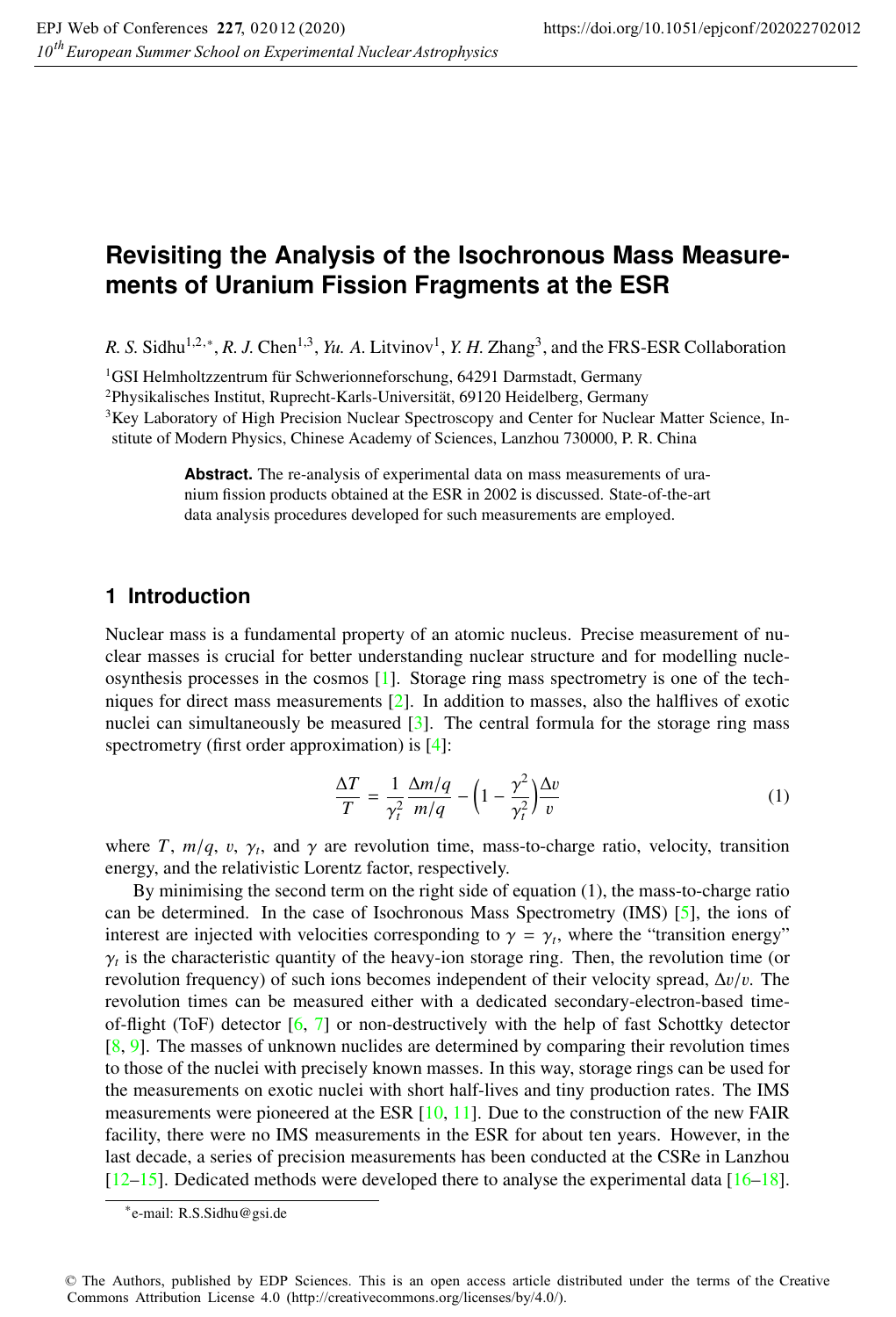In this work, we report on the attempt to employ this state-of-the-art analysis to the IMS data obtained at the ESR.

## **2 Experiment and data analysis**

The experiment was performed at GSI in 2002 [19]. Relativistic <sup>238</sup>U beam with an average intensity of  $10^9$  particles per spill impinged a  $1032$  mg/cm<sup>2</sup> Be target placed at the entrance of the Fragment Separator, FRS [20]. Secondary ions were produced via abrasion-fission of the primary beam. Neutron-rich nuclei of interest were separated in the FRS, transported to and injected into the ESR [21]. All produced nuclei, the "cocktail beam", lying within the injection acceptance were stored in the ESR. The ESR was tuned into the isochronous mode with  $\gamma_t \sim 1.43$ . Three settings centred on <sup>130,133,135</sup>Sn ions have been employed. The details of typical FRS-ESR experiments can be found in [22–24].

The revolution times of the circulating ions were determined with a ToF detector  $[6]$ , consisting of a thin carbon foil combined with two microchannel plates (MCP). The secondary electrons released from the carbon foil due to the passage of the ions were creating timing signals on the MCPs. The data acquisition was triggered by the injection of the ions into the ESR. The output of the ToF detector, including the timing signals, was digitised with 20 GS/s for the entire measurement period of 1 ms. We re-analysed all data. A part of revolution time spectrum for the  $135$ Sn setting is shown in Figure 1(a). The particle identification was done by comparing with a simulated spectrum.



**Figure 1.** (a) The revolution time spectrum of <sup>238</sup>U fission fragments zoomed in at 501 ns  $\leq t \leq 503$  ns. (b) Standard deviations of the revolution time peaks for the full spectrum

A mass resolving power of about 178000 has been achieved without applying any further second order corrections. This is sufficient to directly separate isobars and even low-lying isomers. Figure 1(b) shows the standard deviations of the revolution time peaks for the full spectrum with a clear minimum of ~0.5 ps. As a result, several previously unknown masses of exotic nuclei could be determined with high precision. The data analysis is in progress.